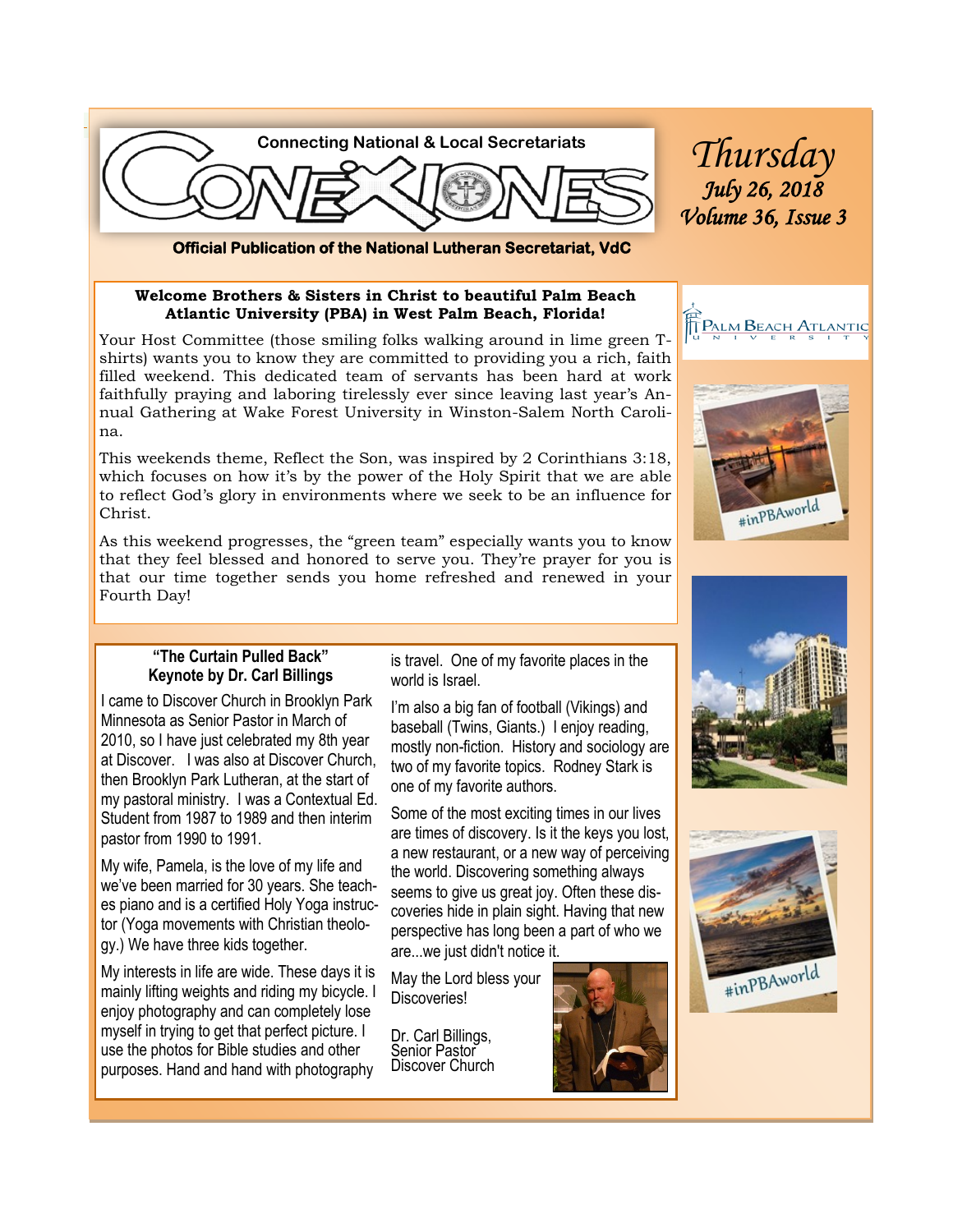

## **First Via de Cristo (VdC) Weekend in Canada!**

Join me in praising our Lord for His presence at the first VdC weekend in Canada this past May! Region 2 Coordinator, Ginny Buck, and I were welcomed as friends and returned home with many new precious friends. We were so blessed to serve on team with 24 sisters and brothers hosting a co-ed weekend.

The 14 pilgrims and 26 team members gathered at beautiful Sylvan Lake Bible Camp for four days of Rollo's, posters, worship, music, laughter and food. The Holy Spirit celebrated and danced among us as we grew in our faith walk.

Last July, Calvary's Spiritual Director and Weekend Rector represented the first secretariat in Canada at NLS Annual Gathering in North Carolina. And… since nothing is too difficult using the power Holy Spirit... they pulled together sponsors, pilgrims/weekenders, and a team less than a year later. But get this, the ambitious governing board is planning another weekend for this coming October!

It was such an honor to have supported the birth of this secretariat as your Vice President of Outreach. However, the icing on the cake for me helping to spread our Lord's ministry through serving on team in Alberta, Canada.

Let's see what happens next!?!?!

Wendy Showalter NLS Board President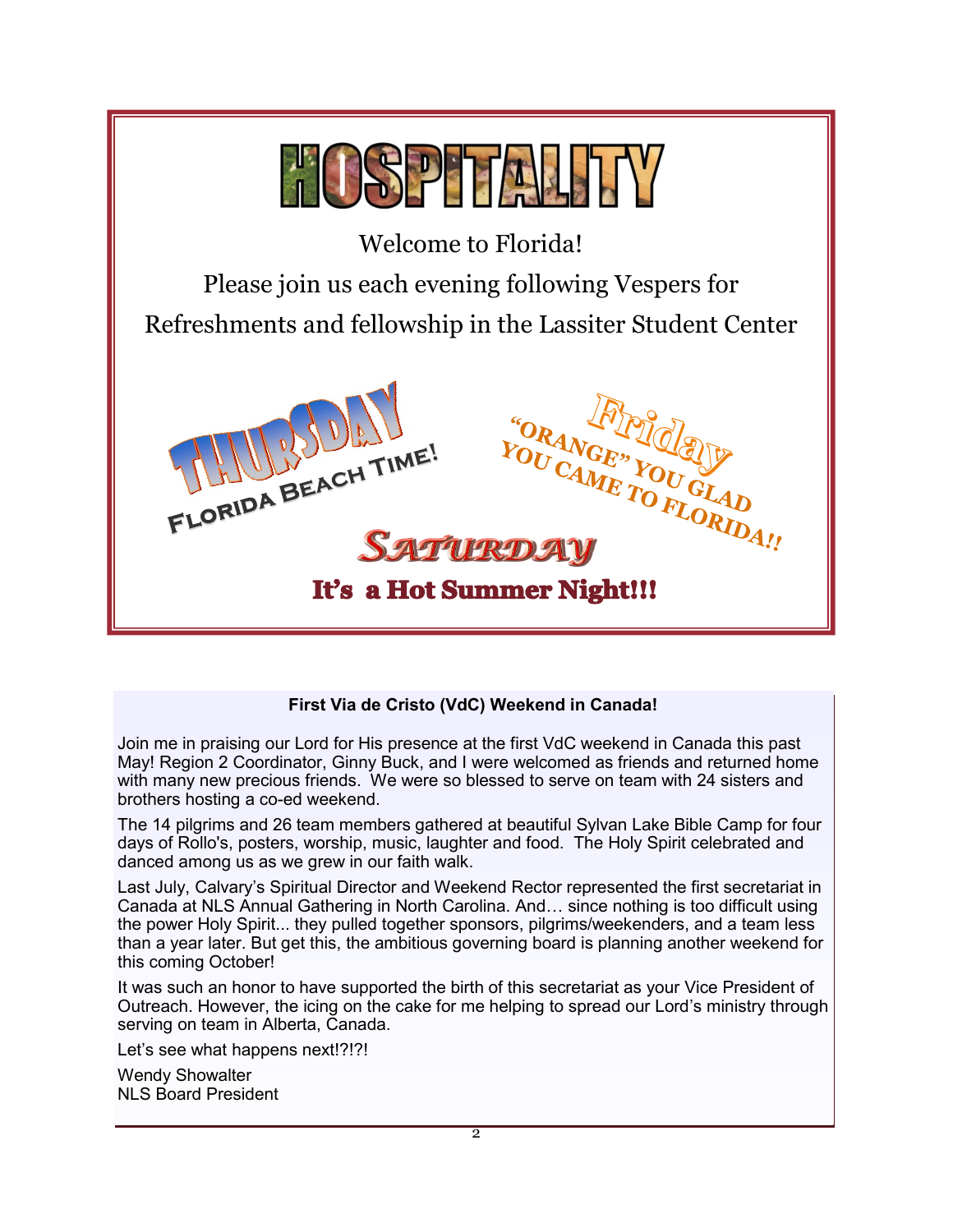## A Parting Thought from Pastor Mark Marxhausen

As I prepare to leave the National Lutheran Secretariat's (NLS) position of Spiritual Director, my mind is drawn to some of the Apostle Paul's words. When Paul wrote those words, he was talking about the Lord's Supper. Please allow me some leeway, because I am actually going to pull this verse out of context. So when Paul wrote these words, he was writing to the Corinthians about the Lord's Supper, but I would like to broaden his message to encompass the gift of faith you have been given. I would like to extend those same words to widen the thought process you experienced through the joy of attending a Via de Cristo (VdC) weekend, the joy of sharing in a renewal group, the joy of working a weekend(s), and even the joy of sponsoring someone else to participate in a weekend of their own.

# *Paul said… "For I received from the Lord that which I also delivered to you…" 1 Corinthians 11:23*

Not a one of us comes to a VdC weekend with anything of great value. But when we leave, after having had a richly faith filled encounter with the living Lord, our lives were transformed by the Holy Spirit's power. We walked away having been lavished by grace so freely given. We left our weekend renewed, restored, and rejuvenated. We stepped into our 4th Day with new Hope… a new Way… a new Truth… a new Life! We were able to do that because of the love of Christ, and His amazing grace, which was lavished upon us by the many unselfish people who worked the weekend and unabashedly gave of themselves for us.

But we can never stop there. We, like the Apostle Paul, must give what we first received. Now, understand, you cannot give what you do not have. But when you do have it, you must freely give it away to fully understand and grasp how deep… how long… how wide… how high the love of Christ is in you and for you. You too, must give unselfishly what you yourself have received. It's not until you do this that you will be able to fully grasp all that He has in store for you.

I pray your walk with the Lord will ever increase as you live in your 4th Day… as you continue to use your gifts to work a weekend… as you are renewed each time you meet with your group… and as you sponsor someone else to receive what you received from the Lord Jesus Himself.

Remember this: *God not only loves you… He likes you… and He's proud of you!*

Pastor Mark, Spiritual Director National Lutheran Secretariat (2016-2018)